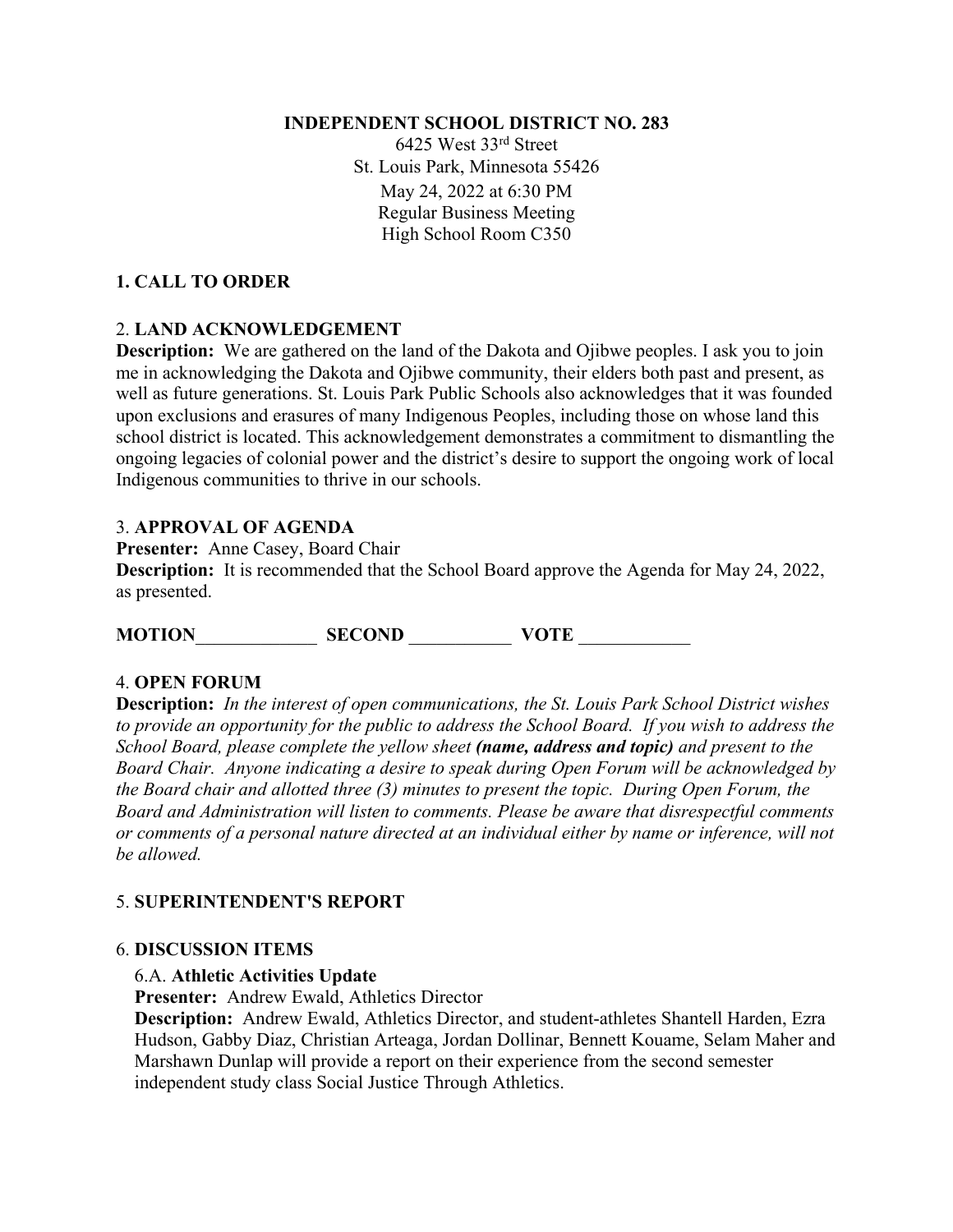#### 6.B. **Curriculum & Instruction: Math**

**Presenter:** Patrick Duffy, Director of Curriculum and Instruction **Description:** Patrick Duffy, Director of Curriculum and Instruction, and Math Design Team members will provide an update on the work of the design team.

#### 6.C. **Digital Learning**

**Presenter:** Thomas Marble, Director of Information Services,

**Description:** Thomas Marble, Director of Information Services, and Digital Learning Coordinators Angela Fransen and Nathan Tangen will provide an update connected to digital learning and the district's 1-to-1 device program.

#### 6.D. **Policy Development - Second Reading 536 Gender Inclusion**

**Presenter:** Heather Wilsey, Board Vice Chair **Description:** The School Board will review policy 536 Gender Inclusion as a second reading.

## 6.E. **Policy Development - Third Reading 103 Racial Equity**

**Presenter:** Heather Wilsey, Board Vice Chair

**Description:** The School Board will review the proposed new policy 103 Racial Equity as a third reading.

#### 7. **CONSENT AGENDA**

**Presenter:** Anne Casey, Board Chair

**Description:** It is recommended that the School Board approve the Consent Agenda with the following Business and Personnel items for the May 24, 2022 School Board meeting, as presented.

# **MOTION\_\_\_\_\_\_\_\_\_\_ SECOND\_\_\_\_\_\_\_\_\_\_ VOTE\_\_\_\_\_\_**

## 7.A. **Business**

- 7.A.1) Payroll
- 7.A.2) Recap of Expenditures
- 7.A.3) Electronic Fund Transfers
- 7.A.4) Accounts Payable Disbursements
- 7.A.5) Investment Holdings
- 7.A.6) Donations
- 7.B. **Personnel**

## 8. **ACTION AGENDA**

## 8.A. **Approval of Third Reading of Policy 103 Racial Equity**

**Presenter:** Anne Casey, Board Chair

**Description:** It is recommended that the School Board approve the adoption of policy 103 Racial Equity, as presented.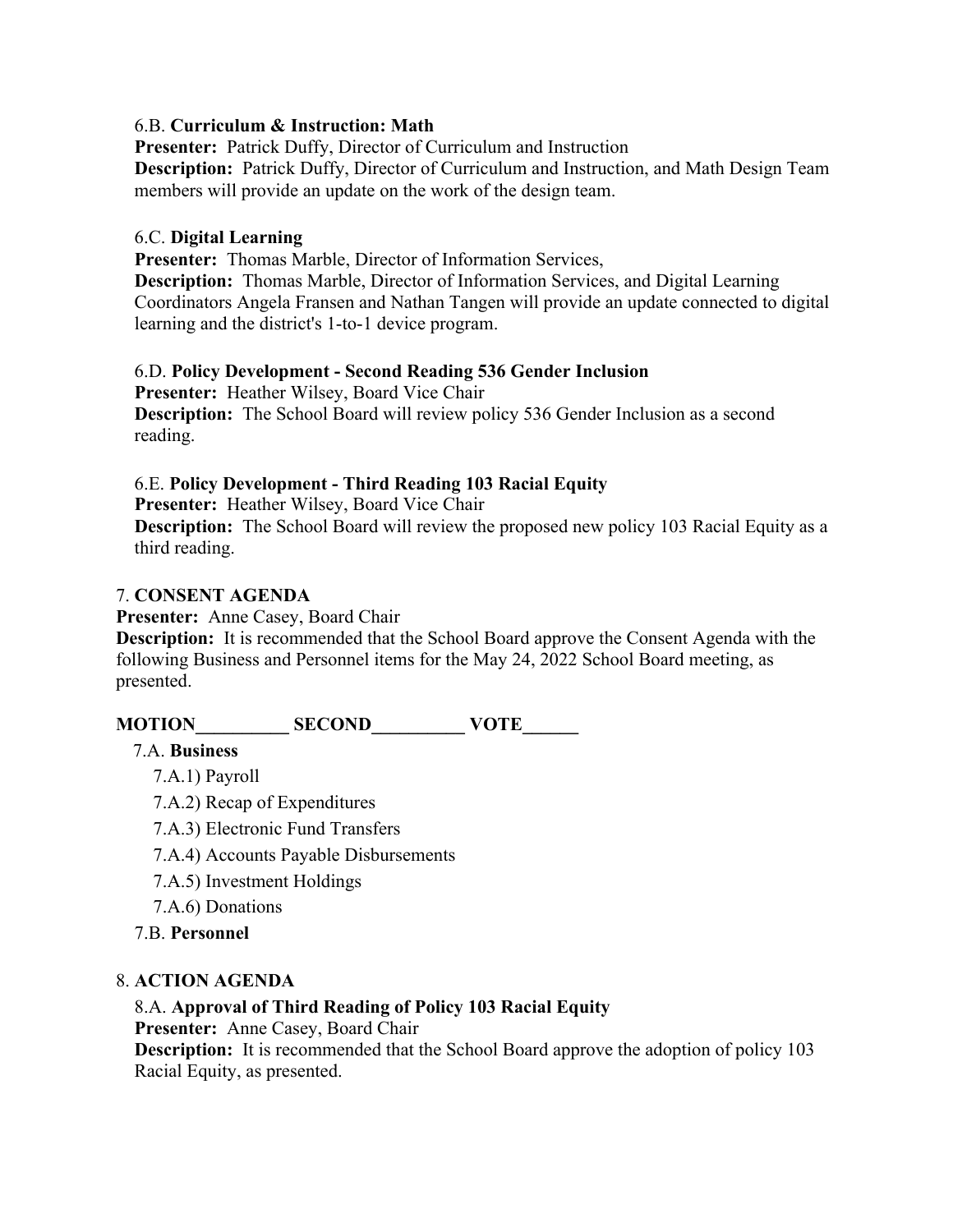| <b>MOTION</b> | <b>SECOND</b> | <b>VOTE</b> |
|---------------|---------------|-------------|
|               |               |             |

8.B. **Motion to Forgo the Reading of Individual Names of Probationary Non-Renewal Staff**

**Description:** It is recommended that the School Board forgo the reading of individual names of probationary non-renewal staff.

| <b>MOTION</b><br><b>SECOND</b> | <b>VOTE</b> |
|--------------------------------|-------------|
|--------------------------------|-------------|

#### 8.C. **Approval of 2021-22 Probationary Non-Renewal Staffing Resolution**

**Presenter:** Anne Casey, Board Chair

**Description:** It is recommended that the School Board approve the resolution relating to the non-renewal of the teaching contract of 15 probationary teachers. Roll call vote required.

**MOTION SECOND VOTE** 

#### 8.D. **Approval of Labor Agreements**

**Presenter:** Richard Kreyer, Director of Human Resources

**Description:** It is recommended that the School Board approve the labor agreements for the 2022-23 and 2023-34 school years for the following employee groups, as presented:

- Director Group
- Operations Supervisor Group
- Professional Employee Group
- Supervisor/Manager Group
- Technical Employee Group

**MOTION** \_\_\_\_\_\_\_\_\_\_ **SECOND** \_\_\_\_\_\_\_\_\_\_\_\_ **VOTE** \_\_\_\_\_\_\_\_\_\_\_

#### 8.E. **Approval of City Boards & Commissions Appointments**

**Presenter:** Anne Casey, Board Chair

**Description:** It is recommended that the School Board appoint the following school district's representatives to City of St. Louis Park boards and commissions for terms ending on May 31, 2025:

- Community Technology Advisory Commission Rolf Peterson
- Planning Commission Jim Beneke
- Parks and Recreation Advisory Commission George Hagemann

| <b>MOTION</b> | <b>SECOND</b> | <b>VOTE</b> |
|---------------|---------------|-------------|
|               |               |             |

#### 9. **COMMUNICATIONS AND TRANSMITTALS**